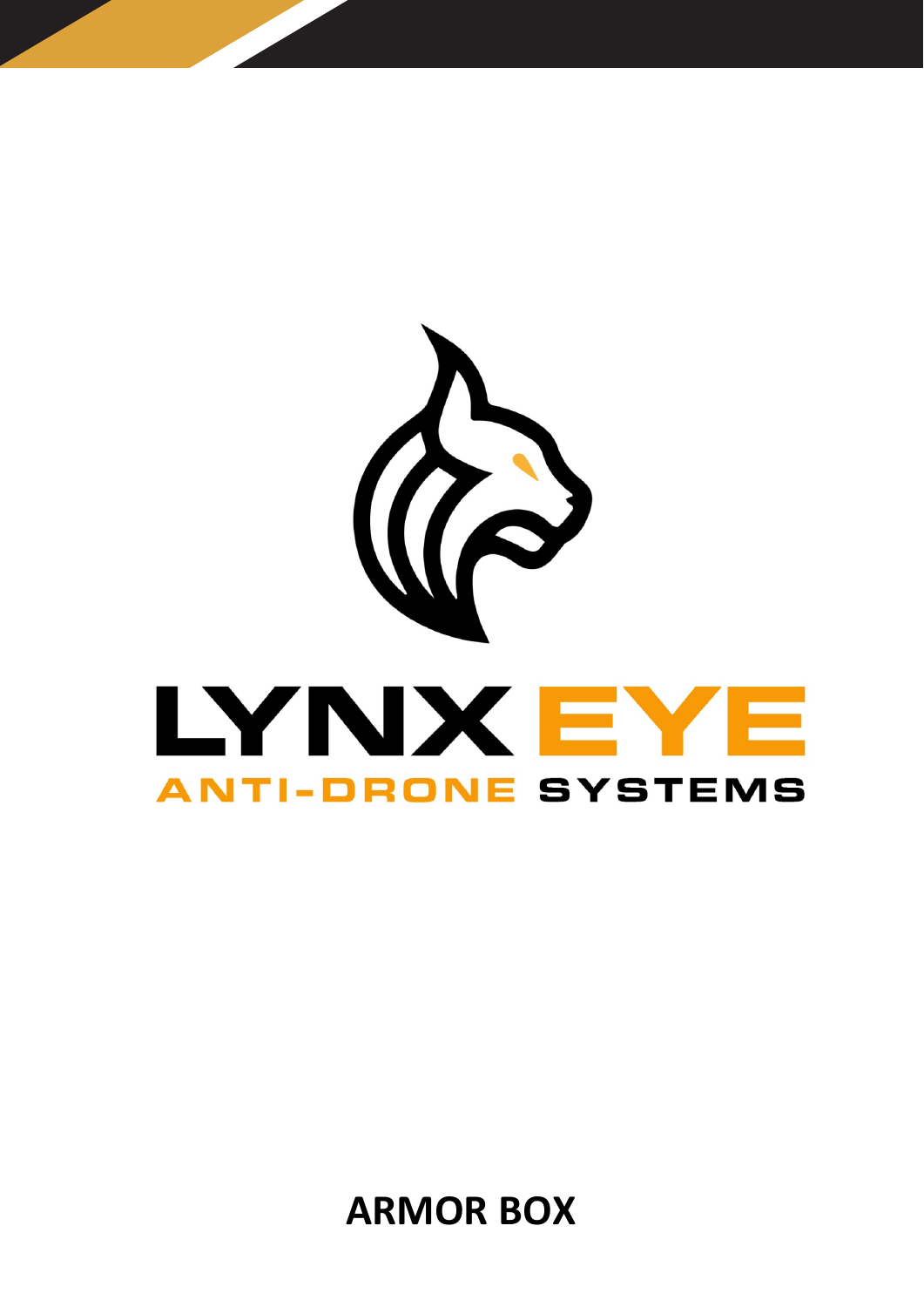**Lynx Eye Armor Box**: Stationary device, 100% autonomous and portable for outdoor use under any climatic conditions.

Integrating innovative technology has been developed as a highly effective device for interdiction and anti-drones defense.

Easy and fast installation in fixed or mobile bases for a suitable use to any circumstance or need.

**Lynx Eye Armor Box** is an active and effective countermeasure defense against the intrusion of drones threat in protected areas.



**Lynx Eye Armor Total Box** Device with digital interference technology that allows to interfere with the guidance system and radio communication systems of drones that are invisible to radar or that lack radio frequency links.

With the **Lynx Eye Armor Total Box** system, the user can establish a protection canopy of 360º at 2 km height and with a range of up to 18 km.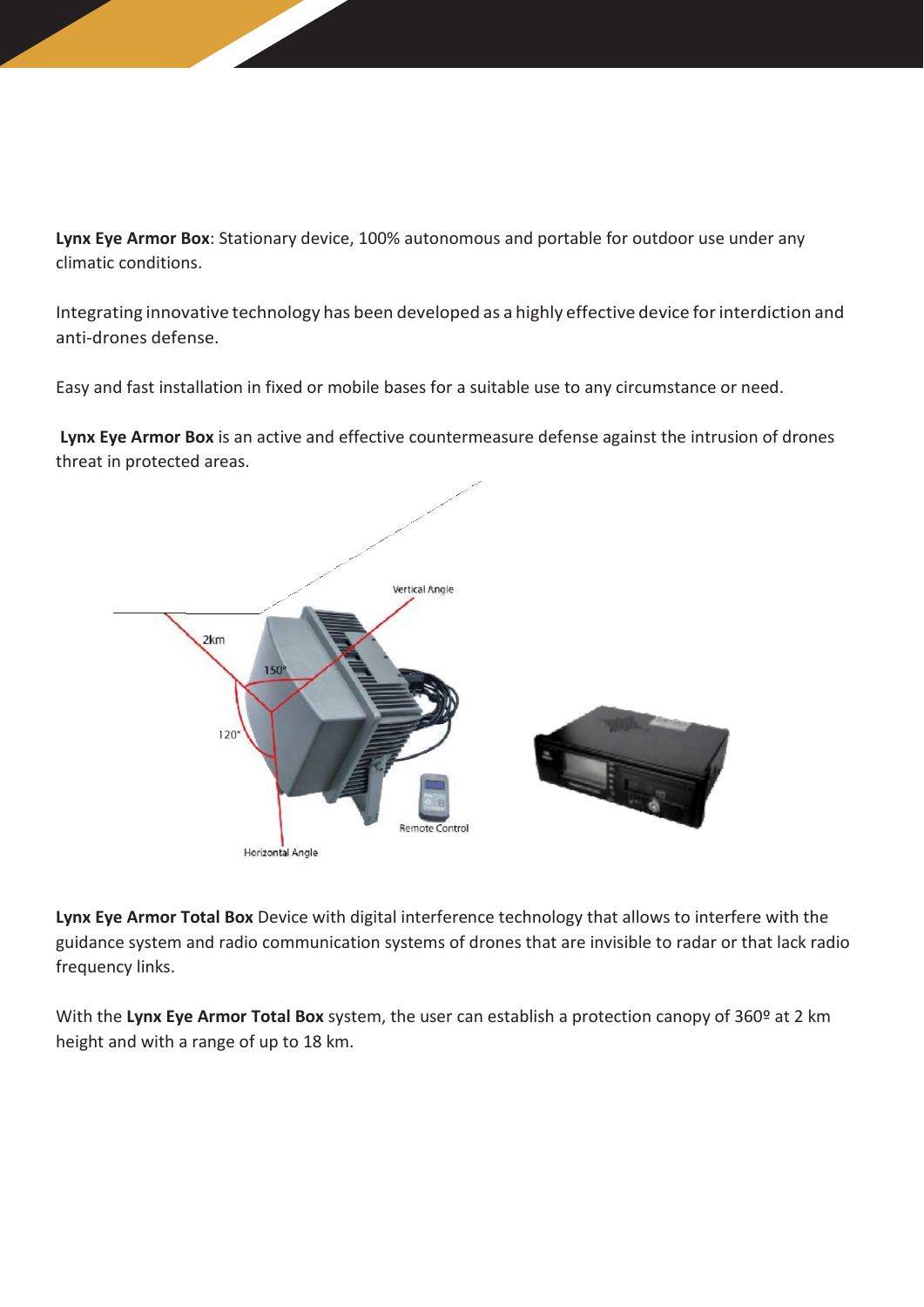## **1. Function**

Security and protection device, with fixed installation and designed for prolonged use. Its main objective is to prevent many UAVs from reaching the protected area in a critical threat and attack situation

### **2. Features**

Built with a tilt antenna, allowing angulation and different orientation according to specific needs.

Its operation is very simple, being manageable by the user through a remote control. Simple and fast installation.

It has 5 elevation levels (from 0 ° to 90 °), movement warning, low battery warning and high temperature warning.

It has a watertight waterproof design and a housing made of aluminum Aviation as the main material.

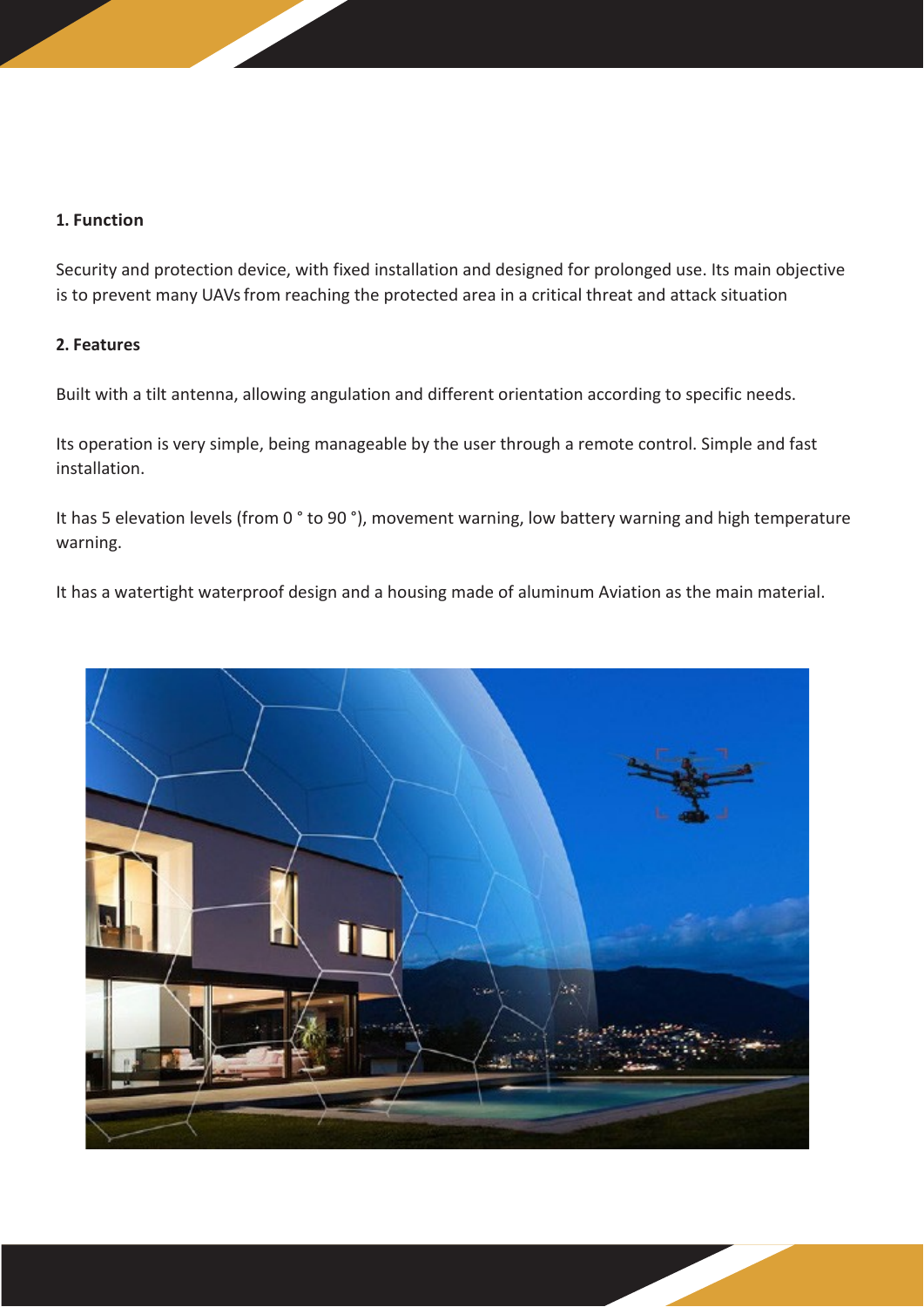#### 3. **Specifications**:

# Frequency Band BAND1: 2400-2485MHz BAND2: 5725-5850MHz BAND3: 1559-1620MHz BAND4: 902 ~ 930MHz Powe r Ratios 2,400 ~ 2,483GHz ≤-27dB BAND1: 45dBm (30w) BAND2: 40dBW (10w) BAND3: 45dBW (30w) BAND4:43dBW(20w) 5.725 ~ 5.850GHz ≤-27dB 1,559 ~ 1,620GHz ≤-27dB 902 ~ 930MHz ≤-27dB Width and WaveAngles BAND1: Horizontal 120 ° Vertical 100 ° High Temperature Alarm V Low Power Alarm √ Energy Consumption 350W Remote Control ≤100m (remote control) ≤500m (use with antenna or repeater) Voltage DC100-240V or 50-60Hz Work Mode **Continuous** Weight 10.5kg Dimensions 300mm × 390mm × 230mm Level of Tightness IP67 Operating Temperature Main Device (armor box): -40 ° C ~ + 55 °C Remote Control: -5 ° C ~ + 55 ° C